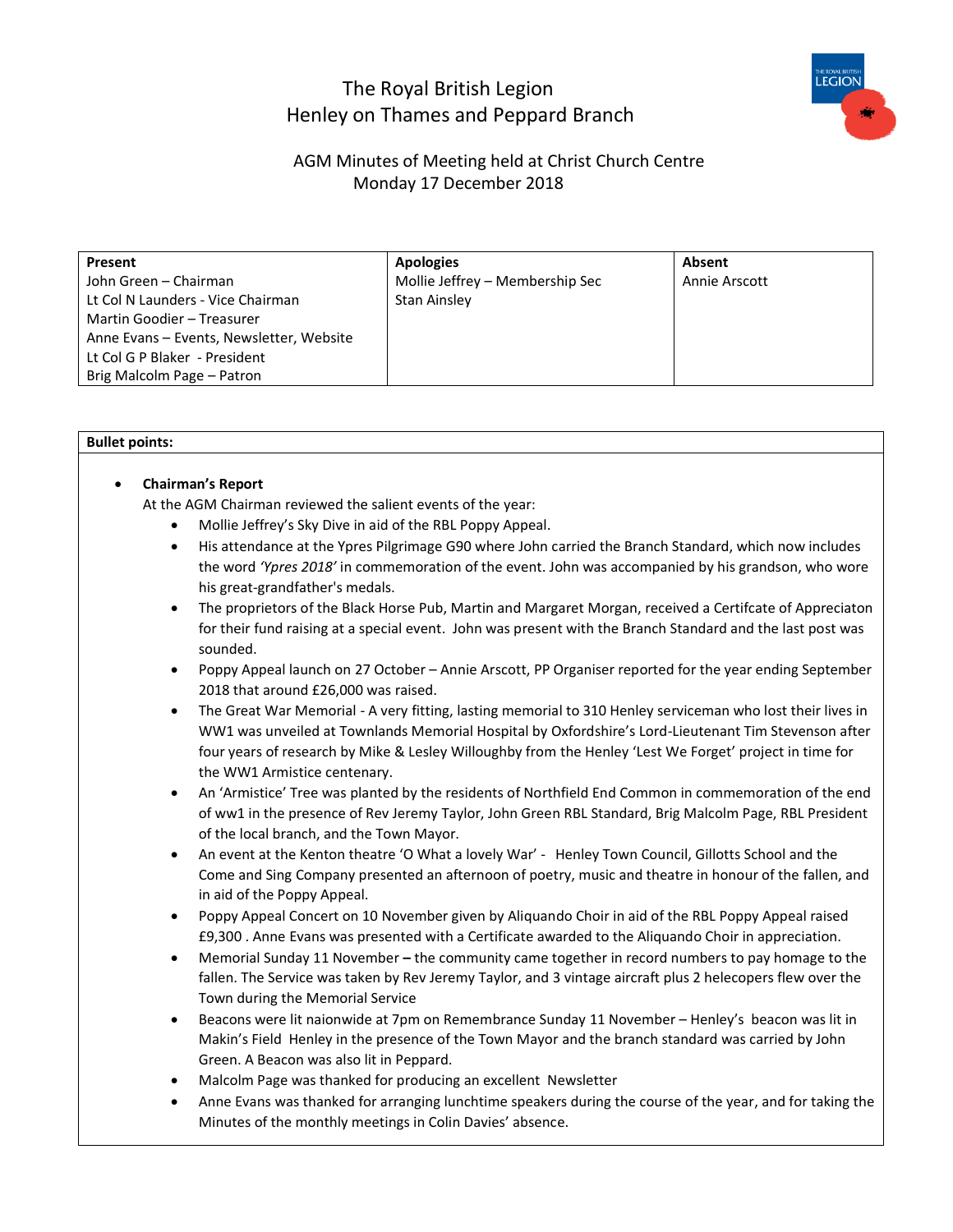

| <b>Bank movement</b><br><b>BALANCE</b><br><b>INCOME</b><br>Lunch receipts 20 August<br>Bar donations 20 August<br><b>COIF Dividend</b><br>Subscriptions (G. Ovey x 2)<br>Donations<br>Lunch receipts 17 September<br><b>TOTAL</b><br><b>EXPENDITURE</b><br>Bugler, November 2017<br>Lunches 20 August<br>Committee meeting / Room hire 20 August<br>Lunches 17 September<br>Room hire<br>Frame for certificate<br>Postage<br><b>TOTAL</b> | Treasure's Report - Martin Goodier presented accounts for the year ending October 2018 |  |  |
|-------------------------------------------------------------------------------------------------------------------------------------------------------------------------------------------------------------------------------------------------------------------------------------------------------------------------------------------------------------------------------------------------------------------------------------------|----------------------------------------------------------------------------------------|--|--|
|                                                                                                                                                                                                                                                                                                                                                                                                                                           |                                                                                        |  |  |
|                                                                                                                                                                                                                                                                                                                                                                                                                                           | 2207.31                                                                                |  |  |
|                                                                                                                                                                                                                                                                                                                                                                                                                                           |                                                                                        |  |  |
|                                                                                                                                                                                                                                                                                                                                                                                                                                           | 550.00                                                                                 |  |  |
|                                                                                                                                                                                                                                                                                                                                                                                                                                           | 51.00                                                                                  |  |  |
|                                                                                                                                                                                                                                                                                                                                                                                                                                           | 132.31                                                                                 |  |  |
|                                                                                                                                                                                                                                                                                                                                                                                                                                           | 40.00                                                                                  |  |  |
|                                                                                                                                                                                                                                                                                                                                                                                                                                           | 16.00                                                                                  |  |  |
|                                                                                                                                                                                                                                                                                                                                                                                                                                           | 200.00                                                                                 |  |  |
|                                                                                                                                                                                                                                                                                                                                                                                                                                           | 989.31                                                                                 |  |  |
|                                                                                                                                                                                                                                                                                                                                                                                                                                           |                                                                                        |  |  |
|                                                                                                                                                                                                                                                                                                                                                                                                                                           | 60.00                                                                                  |  |  |
|                                                                                                                                                                                                                                                                                                                                                                                                                                           | 464.00                                                                                 |  |  |
|                                                                                                                                                                                                                                                                                                                                                                                                                                           | 74.44                                                                                  |  |  |
|                                                                                                                                                                                                                                                                                                                                                                                                                                           | 152.00                                                                                 |  |  |
|                                                                                                                                                                                                                                                                                                                                                                                                                                           | 54.86                                                                                  |  |  |
|                                                                                                                                                                                                                                                                                                                                                                                                                                           | 6.99                                                                                   |  |  |
|                                                                                                                                                                                                                                                                                                                                                                                                                                           | 3.95                                                                                   |  |  |
|                                                                                                                                                                                                                                                                                                                                                                                                                                           | 816.24                                                                                 |  |  |
| BALANCE at 15 October 2018                                                                                                                                                                                                                                                                                                                                                                                                                | 2380.38                                                                                |  |  |

*Martin Goodier*

**Accounts** – Martin was thanked for his clear accounts - Ian Page proposed acceptance of the accounts and was seconded by Geoff Luckett

**Poppy Appeal –** The launch took place on Saturday 27 October in the town square**.** Anne Arscott,the local poppy appeal organiser reported that around £26000 had been collected up to Poppy Appeal 'end of year' September 2018.

NB - It was suggested from the floor that door to door collections should perhaps start on the Thursday before which is the official date of the poppy appeal period, as door to door is more lucrative. Further suggested that Gift Aid forms should be made available. **NB** - A Letter of Appreciation to be sent to Sam Brown for her continued support she and her band give to the Poppy Appeal Launch each year.

**Membership –** Mollie Jeffrey reported that Membership stands at 110 in total for Henley and Peppard. Her efforts to secure a Radio Berkshire interview failed this year. Suggestions were made to make contact with Mike Read, radio presenter, who lives in Henley. Membership drive during the Armed Services Week to open an event to ex- service men and women, and the young.